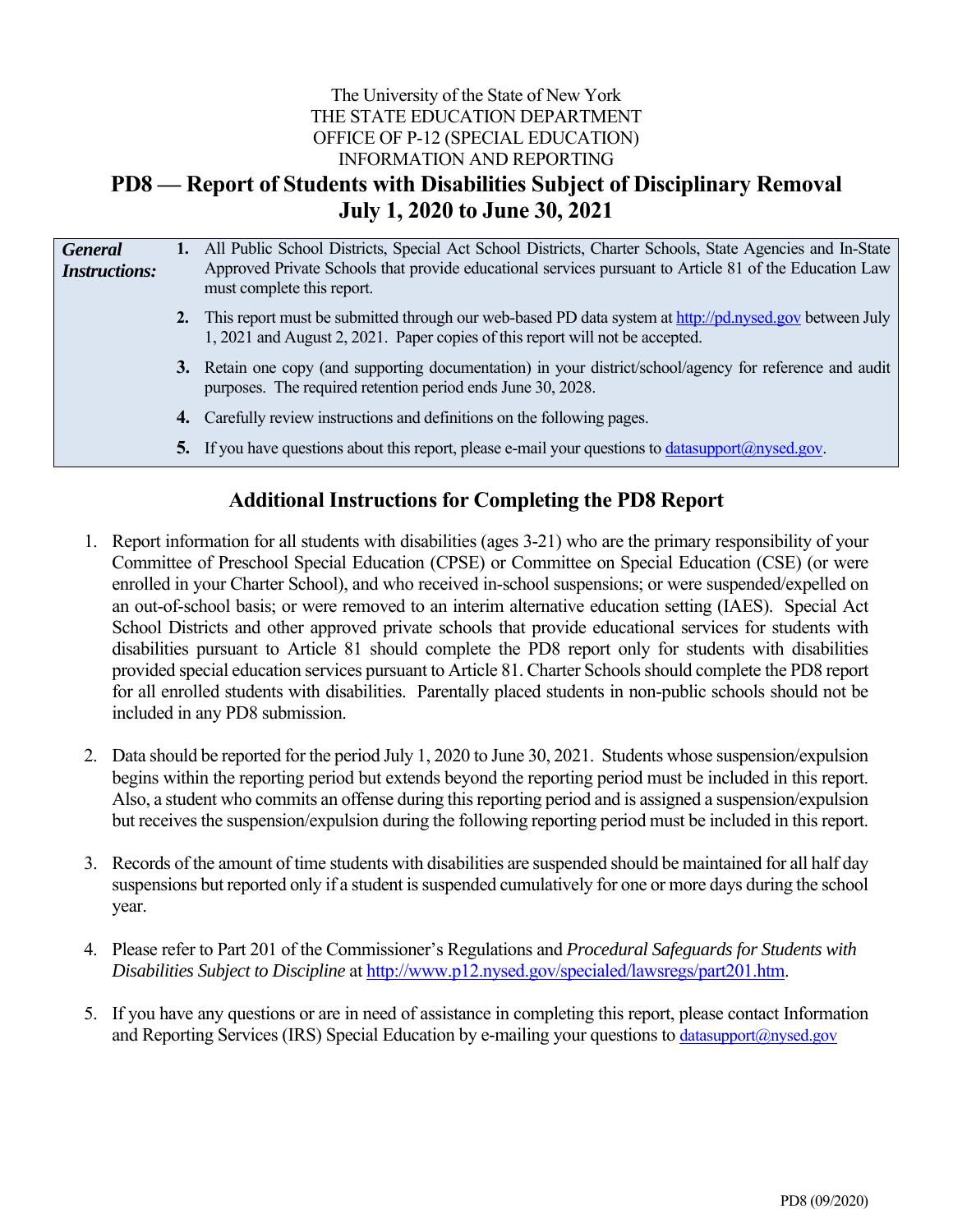## **Definitions of terms found in Tables 1-3**

*In-School Suspension (ISS) (Tables 1 and 2, Column 4)* – Instances in which the child is temporarily removed from his/her regular classroom(s) for disciplinary purposes but remains under the direct supervision of school personnel. Direct supervision means school personnel are physically in the same location as students under their supervision. This term does not include behavioral intervention such as "time-out" nor disciplinary detentions that are administered before or after the students' school day.

*Out-of-School Suspension (Tables 1 and 2, Column 2) -* Instances in which a child is temporarily removed from his/her regular school for disciplinary purposes to another setting (e.g., home, behavior center). This includes both removals in which no IEP services are provided because the removal is 10 days or less and removals in which the child continues to receive services according to his/her IEP.

*Expulsion (Tables 1, 2 and 3)* – An action taken by the local educational agency (LEA) removing a student from his/her regular school for disciplinary purposes for the remainder of the school year or longer in accordance with LEA policy. Include removals resulting from violations of the Gun Free Schools Act that are modified to less than 365 days.

*Unilateral Removal to an Interim Alternative Educational Setting (Tables 1 and 2, Section 1)* – Instances in which school personnel (not the CPSE or CSE) order the removal of students with disabilities from their current educational placement to an appropriate IAES determined by the CSE or CPSE for the same amount of time that students without disabilities would be subject to discipline, but for not more than 45 school days, if the students carry a weapon to school or to a school function, knowingly possess or use illegal drugs while at school or a school function, or sells or solicits the sale of a controlled substance while at school or a school function or inflicts serious bodily injury upon another person while at school, on school premises, or at a school function. (See definitions in Part 201 of the Commissioner's Regulations.)

*Removal by an Impartial Hearing Officer (Tables 1 and 2, Section 3)* – Those instances in which an impartial hearing officer orders the removal of students with disabilities from their current educational placement to an appropriate IAES for not more than 45 school days based on the impartial hearing officer's determination that the public agency has demonstrated by substantial evidence that maintaining the current placement is substantially likely to result in injury to the student and/or to others. *Impartial hearing officer* means an impartial hearing officer as defined in subdivision (x) of section 200.1 of the Commissioner's Regulations who is appointed to conduct an impartial hearing or expedited due process hearing pursuant to Education Law section 4404(1). Such term shall not include a hearing officer designated by a superintendent of schools to conduct a superintendent's hearing pursuant to Education Law section 3214.3(c).

*Disciplinary Removal* – Any instance in which a child is removed from his/her educational placement for disciplinary purposes, including in-school suspension, out-of-school suspension, expulsion, removal by school personnel to an IAES for drug or weapon offenses or serious bodily injury, and removal by hearing officer for likely injury to self or others.

*Drug offenses (Tables 1 and 2, Section 1, Column B)* – The use, possession, sale, or solicitation of drugs as identified in 21 U.S.C. §812; these offenses do not include use, possession, sale, or solicitation of alcohol or tobacco.

*Dangerous weapon (Tables 1 and 2, Section 1, Column C)* – A weapon, device, instrument, material, or substance, animate or inanimate, that is used for, or is readily capable of causing death or serious bodily injury, except that such a term does not include a pocket knife with a blade of less than 2 ½ inches in length (18 U.S.C. §930).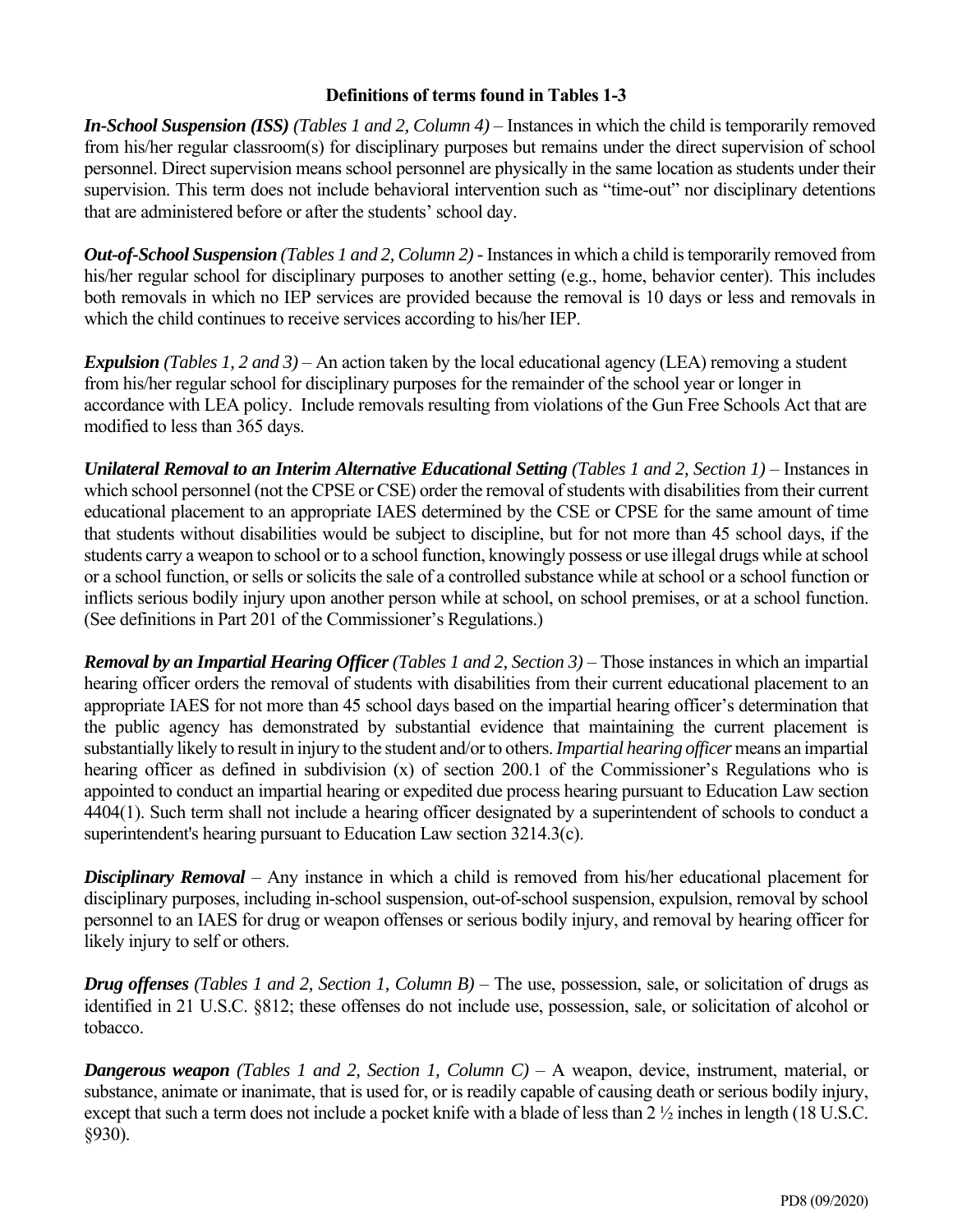*Serious Bodily Injury (Tables 1 and 2, Section 1, Column D) -* A bodily injury that involves a substantial risk of death; extreme physical pain; protracted and obvious disfigurement; or protracted loss of impairment of the function of a bodily member, organ or faculty (18 U.S.C. section 1365(3)(h)).

*English Language Learner(ELL/MLL) (Table 2) - A* child who meets the definition of a limited English proficient IEP child under the Elementary and Secondary Education Act, 20 U.S.C Section 7801(A)(25). ELL/MLL status should reflect the child's status at the time of the removal.

*Race/ethnicity* (Table 2)- Students with disabilities' race/ethnicity must be reported consistently on all PD forms and other Department data collection instruments such as the Basic Education Data System (BEDS) enrollment report. Each student must be reported in only one of the race/ethnicity categories described below. We recommend the parents be provided an opportunity to designate their children as belonging to one race/ethnicity category. If they are unable to choose among the categories, school district personnel must use their best judgment and report the student in the category based on the group to which the student appears to belong, identifies with, or is regarded in the community as belonging.

| Hispanic/Latino         | A person of Cuban, Mexican, Puerto Rican, South or Central American, or other Spanish          |  |  |  |  |  |
|-------------------------|------------------------------------------------------------------------------------------------|--|--|--|--|--|
|                         | culture or origin, regardless of race. Refers to Hispanic and/or Latino.                       |  |  |  |  |  |
| <b>American Indian</b>  | A person having origins in any of the original peoples of North and South America (including   |  |  |  |  |  |
| or Alaska Native        | Central America) and who maintains tribal affiliation or community attachment.                 |  |  |  |  |  |
|                         | ( <b>Does not</b> include persons of Hispanic/Latino ethnicity.)                               |  |  |  |  |  |
| <b>Asian</b>            | A person having origins in any of the original peoples of the Far East, Southeast Asia, or the |  |  |  |  |  |
|                         | Indian subcontinent. This includes, for example, Cambodia, China, India, Japan, Korea,         |  |  |  |  |  |
|                         | Malaysia, Pakistan, the Philippine Islands, Thailand, and Vietnam.                             |  |  |  |  |  |
|                         | ( <b>Does not</b> include persons of Hispanic/Latino ethnicity.)                               |  |  |  |  |  |
| <b>Black or African</b> | A person having origins in any of the Black racial groups of Africa.                           |  |  |  |  |  |
| American                | (Does not include persons of Hispanic/Latino ethnicity.)                                       |  |  |  |  |  |
| <b>Native Hawaiian</b>  | A person having origins in any of the original peoples of Hawaii, Guam, Samoa, or the Pacific  |  |  |  |  |  |
| or Other Pacific        | Islands.                                                                                       |  |  |  |  |  |
| <b>Islander</b>         | ( <b>Does not</b> include persons of Hispanic/Latino ethnicity.)                               |  |  |  |  |  |
| <b>White</b>            | A person having origins in any of the original peoples of Europe, the Middle East, or North    |  |  |  |  |  |
|                         | Africa.                                                                                        |  |  |  |  |  |
|                         | ( <b>Does not</b> include persons of Hispanic/Latino ethnicity.)                               |  |  |  |  |  |
| Two or more races       | A person having origins in two or more of the five race categories listed immediately above.   |  |  |  |  |  |
|                         | ( <b>Does not</b> include persons of Hispanic/Latino ethnicity.)                               |  |  |  |  |  |
| <b>Total</b>            | The unduplicated total across the seven (7) race/ethnicity designations.                       |  |  |  |  |  |

# **Instructions for Tables 1 and Table 2**

- Report data in Table 1 (by disability category) and in Table 2 (by race/ethnicity, gender and ELL/MLL status) for all preschool and school-age students with disabilities removed to an IAES or suspended or expelled, in school or out-of-school. All disciplinary removals are to be reported for the period July 1, 2020 to June 30, 2021.
- In Tables 1 and 2, the number reported on each Line of Column 1A should be less than or equal to the sum of numbers reported on each Line of Columns 1B, 1C and ID.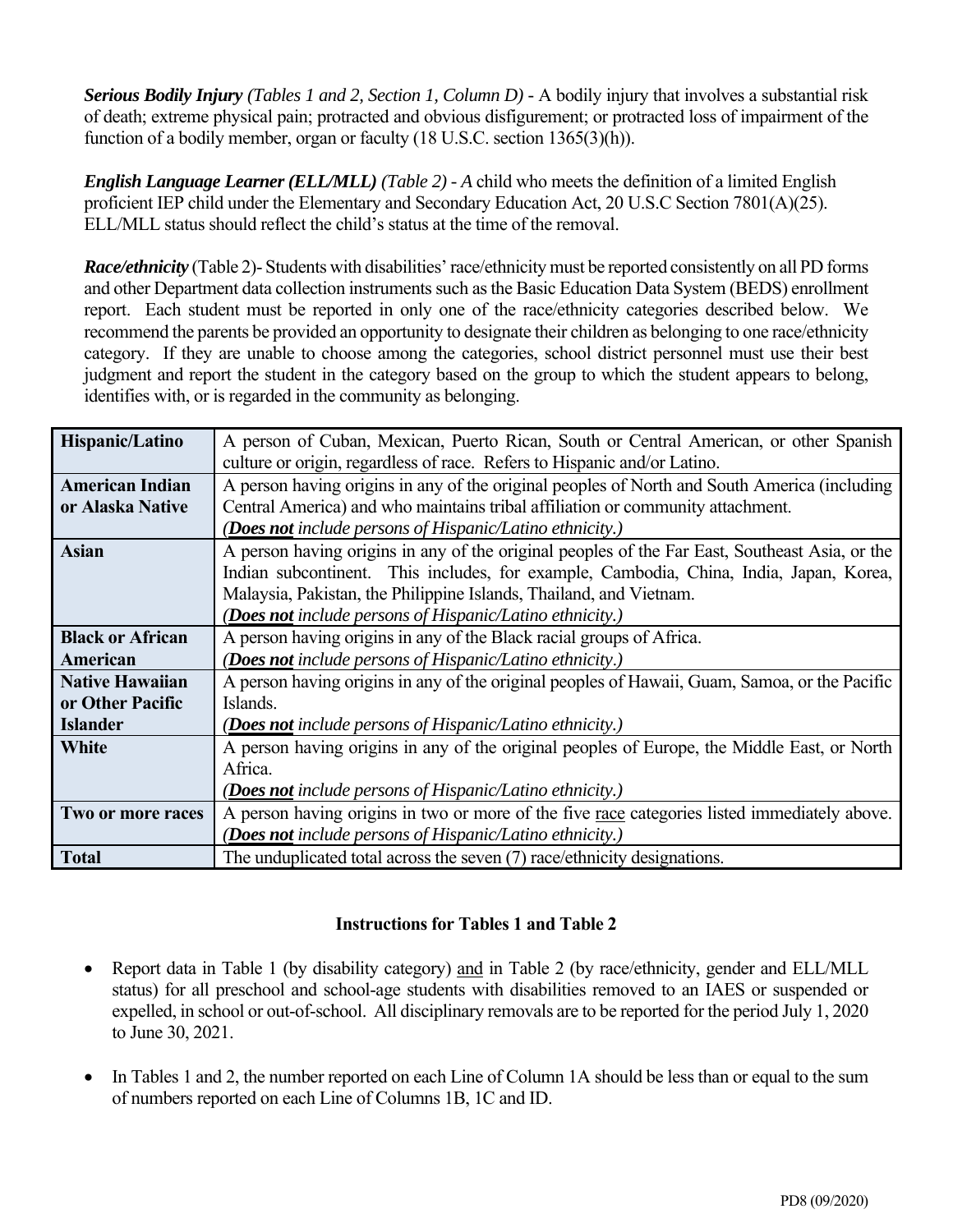### **Specific Instructions for Table 1- by Disability**

- 1. In Table 1, columns 1 through 5, report the number of students with disabilities in each column by disability category.
- 2. In column 1A, report the number of students with disabilities, ages 3-21, who were unilaterally removed for drug or weapons offenses or serious bodily injury by school personnel (NOT the IEP team) from their current educational placement to an IAES (determined by the IEP team). Children with more than one unilateral removal should be counted only once in column 1A.
- 3. Columns 1B, 1C, and 1D are counts of removals. Each student reported in column 1A should be reported at least once in columns 1B, 1C, or 1D.
- 4. In column 1B, report the total number of times the students reported in column 1A were unilaterally removed for drug offenses.
- 5. In column 1C, report the total number of times the students reported in column 1A were unilaterally removed for weapons offenses.
- 6. In column 1D, report the total number of times the students reported in column 1A were unilaterally removed for inflicting serious bodily injury on another person while at school, on school premises, or at a school function under the jurisdiction of the LEA.
- 7. If a student reported in column 1A was unilaterally removed to an IAES more than once then this student should be counted more than once in columns 1B, 1C, or 1D. If, in the course of a single incident, a student committed more than one type of offense, then report the student in each of the appropriate columns. For example, if the student committed both a drug offense and a weapon offense during the same incident, report the drug offense in column 1B and report the weapon offense in column 1C. Every student reported in columns 1B, 1C, and/or 1D should be counted once, and only once, in column 1A.
- 8. Students who were removed from school by school personnel for drugs, weapons, or serious bodily injury for 10 days or less *and* were NOT sent to an IAES, should be reported as having been suspended. Do not include these children in column 1A.
- 9. Students who were removed from school by school personnel for drugs, weapons, or serious bodily injury and who were sent to an IAES for 45 days or less should be reported in column 1A. This includes students who were sent to an IAES for 10 days or less.
- 10. In column 2, report the number of students ages 3-21, who were removed to an IAES based on an impartial hearing officer determination of likely injury to themselves or others. Students removed by an impartial hearing officer more than once should be counted only once in column 2.
- 11. Column 3 is a report of students ages 3-21 with out-of-school suspensions or expulsions.
- 12. In column 3A, report the number of students ages 3-21 with out-of-school suspensions or expulsions summing to 10 days or less during the school year for any offense or combination of offenses. No student should be reported more than once in column 3A.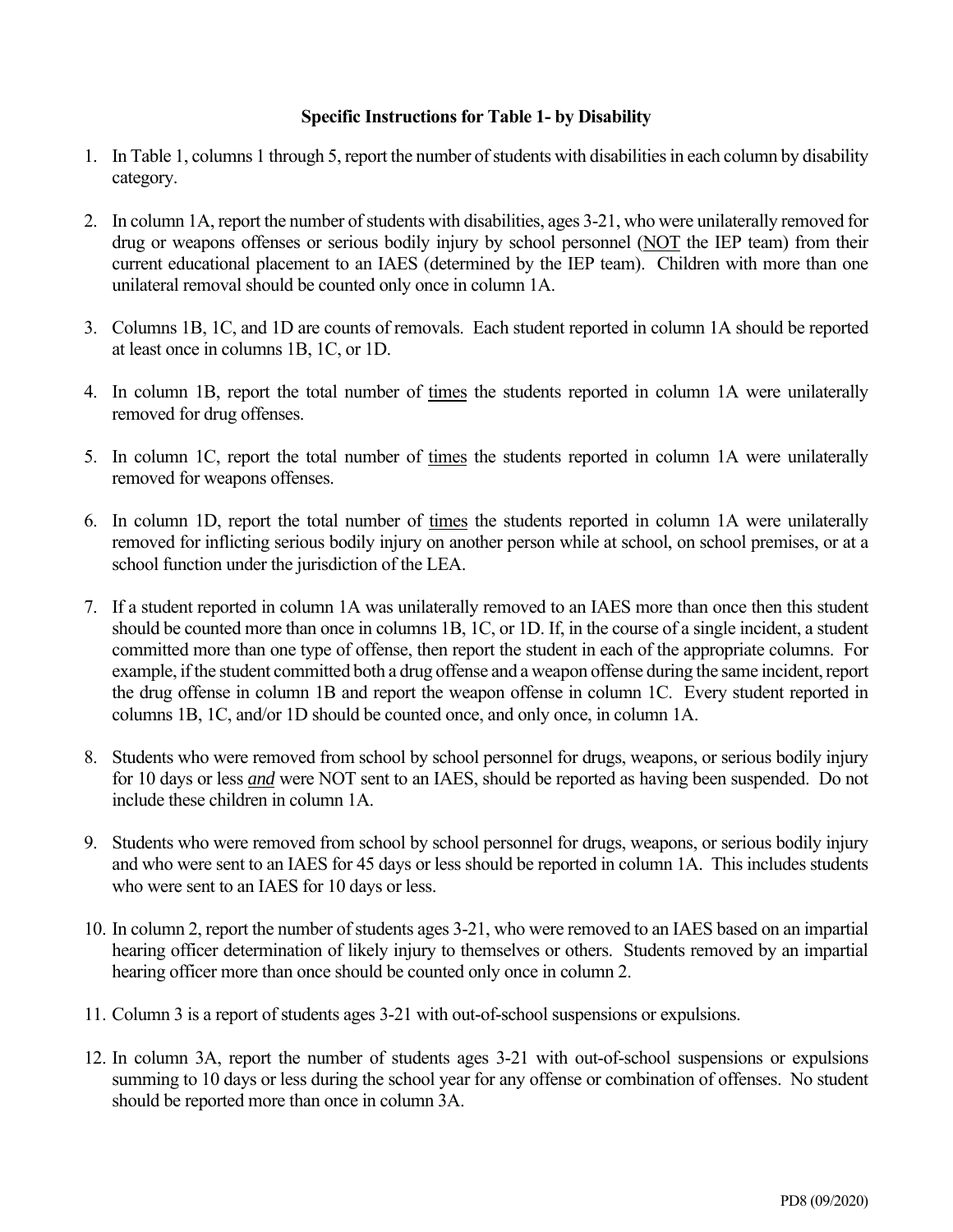- 13. In column 3B, report the number of students ages 3-21 with out-of-school suspensions or expulsions summing to more than 10 days during the school year for any offense or combination of offenses. No student should be reported more than once in column 3B.
- 14. **NOTE:** No student should be reported in both column 3A and column 3B. The sum of 3A and 3B is the total number of children with out-of-school suspensions or expulsions during the school year.
- 15. Column 4 is a report of students ages 3-21 with in-school suspensions.
- 16. In column 4A, report the number of students ages 3-21 with in-school suspensions summing to 10 days or less during the school year for any offense or combination of offenses. No student should be reported more than once in column 4A.
- 17. In column 4B, report the number of students ages 3-21 with in-school suspensions summing to more than 10 days during the school year for any offense or combination of offenses. No student should be reported more than once in column 4B.
- 18. **NOTE:** No student should be reported in both column 4A and column 4B. The sum of 4A and 4B is the total number of students with in-school suspensions during the school year.
- 19. **NOTE:** If a student has both in-school and out-of-school suspensions in the same school year, that same student can be reported in both column 3A or 3B and column 4A or 4B.
- 20. A student should be counted in only one of the first three columns (1A, 2, or 3) for the same offense. If a student is unilaterally removed for drugs and reported in column 1A, then do NOT report the student again in column 3 for the same incident. Similarly, if a student is removed by an impartial hearing officer for likely injury and is reported in column 2, then do NOT report the student again in column 3 for the same incident.
- 21. A student who is subject to both an in-school and an out-of-school suspension for the same offense should be reported in both columns 3 and 4.
- 22. A student with more than one offense could be counted in more than one column (1A, 2, or 3). For example, a student who was unilaterally removed to an IAES and, later in the school year, was subject to an out-ofschool suspension for more than 10 school days for a separate offense, should be reported in both column 1A and column 3.
- 23. Column 5 is a report of disciplinary removals. In column 5A, report the number of times any student with a disability was subject to any kind of disciplinary removal during the school year. When counting disciplinary removals, include in-school suspensions, out-of-school suspensions, expulsions, removals by school personnel to an IAES for drug or weapon offenses or serious bodily injury, and removals by an impartial hearing officer for likely injury to self or others. Note that column 5A is a report of disciplinary events, NOT students. If a student has more than one disciplinary removal in the school year, then each removal should be reported in column 5A.

Report each student with a disciplinary removal only once in either column 5B, 5C, or 5D according to the cumulative number of days of removal during the school year.

24. In column 5B, report any student whose cumulative length of removal during the school year totaled 1 day or less.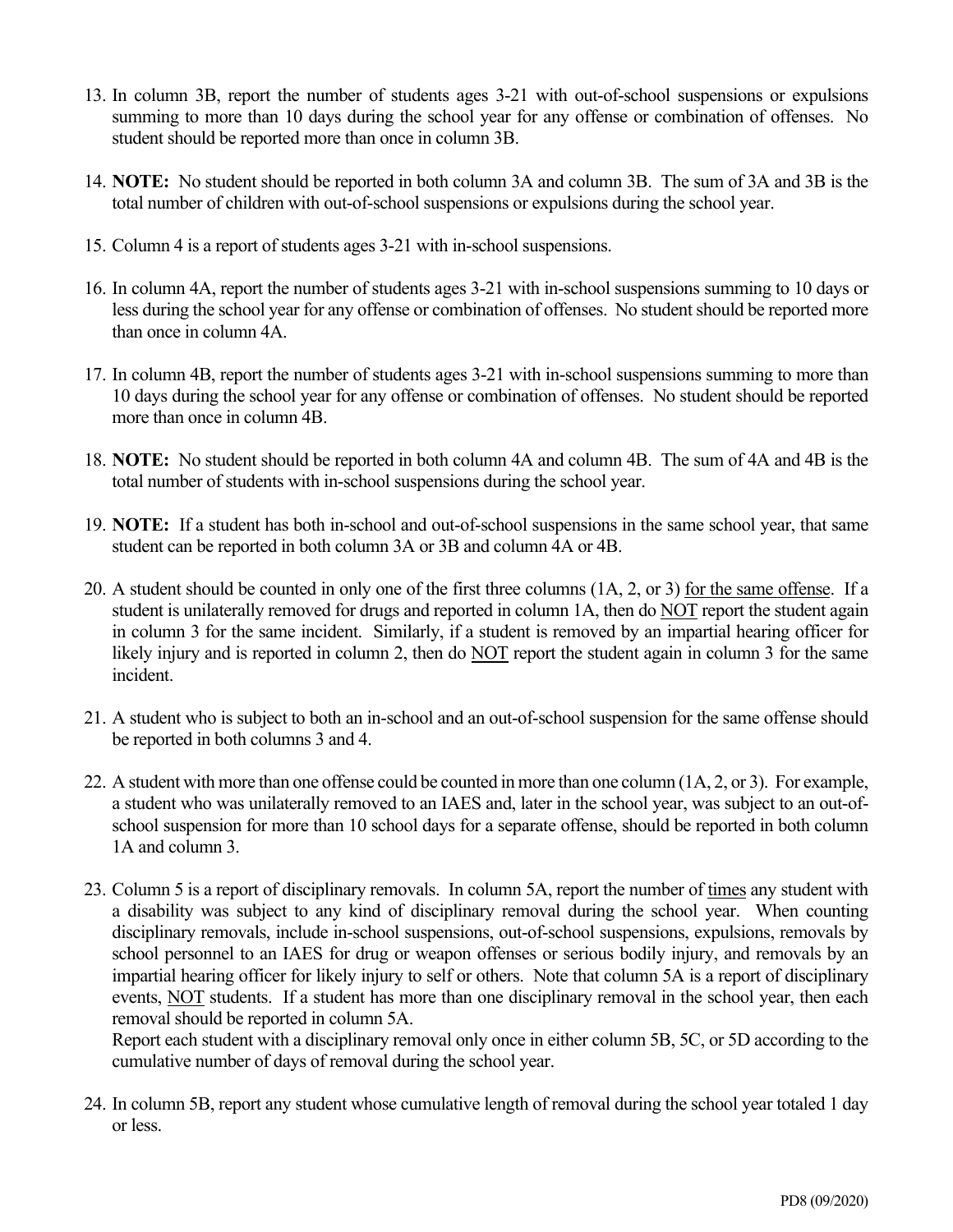- 25. In column 5C, report any student whose cumulative length of removal during the school year totaled between 2 and 10 days.
- 26. In column 5D, report any student whose cumulative length of removal during the school year totaled more than 10 days.
- 27. All students reported in columns 5B through 5D should have one or more disciplinary removals reported in column 5A. For example, a student who was suspended three times for three days each during the school year (a total of 9 days) should be reported 3 times in column 5A and once in column 5C.
- 28. **NOTE:** The sum of 5B, 5C, and 5D is the total number of students with one or more disciplinary removals during the school year. Each student reported in columns 1A, 2, 3, or 4 should be reported only ONCE in column 5B, 5C, or 5D, based on the cumulative number of days the child was removed during the school year.

### **Specific Instructions for Table 2 – by Race/Ethnicity, Gender and ELL/MLL Status**

The columns found in Table 1 are repeated in Table 2, and all students reported in Table 1 must also be reported in Table 2 three times: once by race/ethnicity, with the total on Line 7; once by gender, with the total on Line 10 and once by limited English proficiency, with the total on Line 13. Every column total in Table 1 must be equal to the corresponding column totals on Lines 7, 10 and 13 of Table 2.

## **Specific Instructions for Table 3**

- 1. In column A, report the number of students **with** disabilities ages 3-21 and the number of students **without**  disabilities in grades K through 12 who were subject to expulsion during the school year and who received educational services during the expulsion.
- 2. In column B, report the number of students with disabilities ages 3-21 and the number of students **without**  disabilities in grades K through 12 who did **NOT** receive educational services during the expulsion.
- 3. **NOTE:** Students with disabilities must receive educational services during any removal of more than 10 school days. The only students with disabilities who should be reported in column B are those who were removed for less than 10 school days after an expulsion (e.g., students with disabilities expelled under the Gun Free Schools Act whose expulsions were modified to less than 10 school days).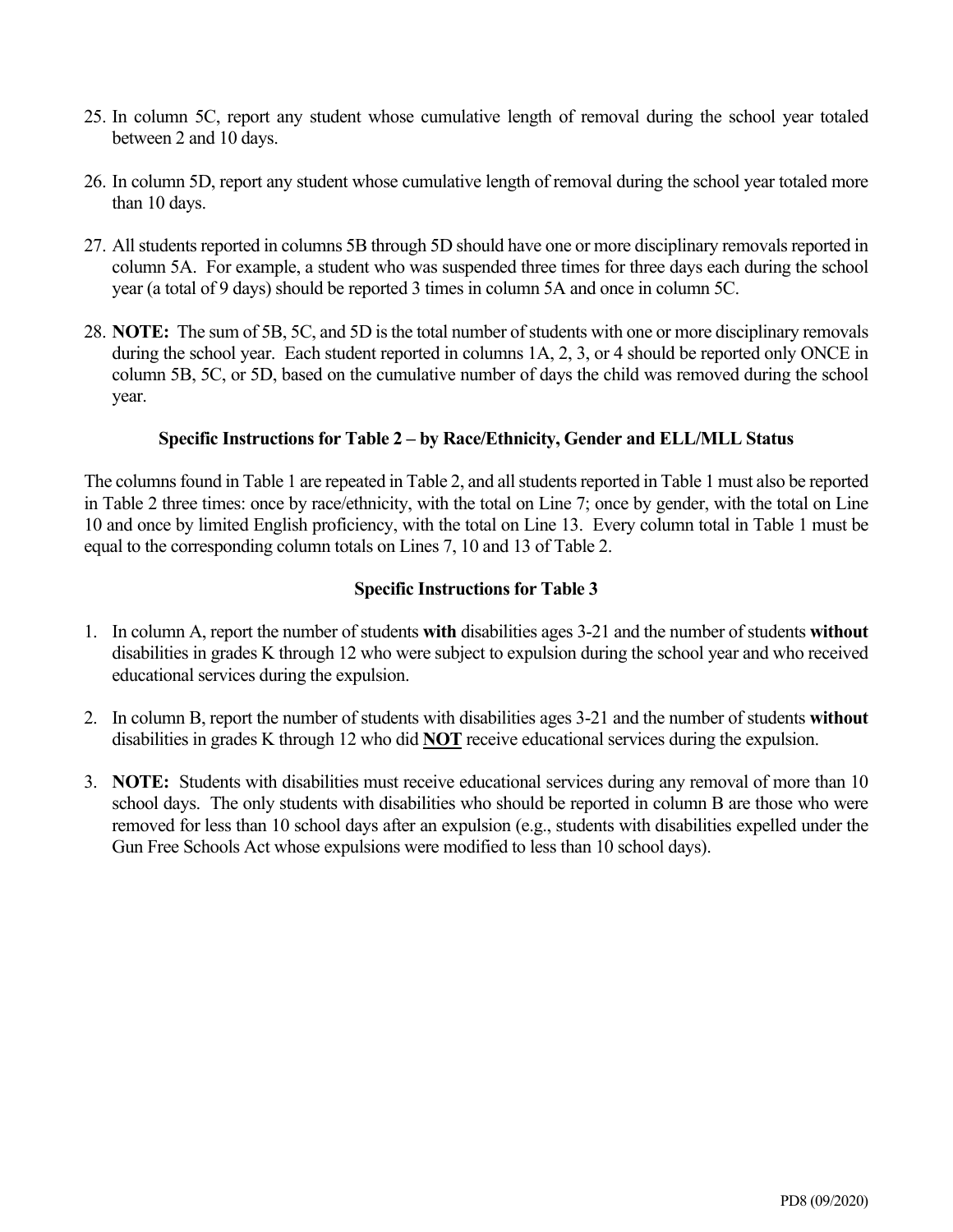#### **TABLE 1 – REPORT OF STUDENTS WITH DISABILITIES, AGES 3-21, REMOVED TO AN INTERIM ALTERNATIVE EDUCATION SETTING (IAES), OR SUSPENDED OR EXPELLED, OUT-OF-SCHOOL OR IN-SCHOOL BY DISABILITY**

**Please review definitions and instructions beginning on page 3 before completing this Table.** 

| <b>Students with</b><br><b>Disabilities</b><br><b>Ages 3-21</b> | 1. Unilateral Removals to an IAES by School Personnel                                                      |                                                                               |                                                                                   |                                                                                                    | 2. Number of<br><b>Students</b><br>Removed to an<br><b>IAES Based on</b><br>an Impartial<br><b>Hearing Officer</b><br><b>Determination</b><br><b>Regarding Likely</b><br><b>Injury</b> | 3. Out-of-School Suspensions or Expulsions                                                                                               |                                                                                                                                                              |
|-----------------------------------------------------------------|------------------------------------------------------------------------------------------------------------|-------------------------------------------------------------------------------|-----------------------------------------------------------------------------------|----------------------------------------------------------------------------------------------------|----------------------------------------------------------------------------------------------------------------------------------------------------------------------------------------|------------------------------------------------------------------------------------------------------------------------------------------|--------------------------------------------------------------------------------------------------------------------------------------------------------------|
| <b>Disability</b>                                               | A. Unduplicated<br><b>Count of</b><br><b>Students</b><br><b>Reported in</b><br>Columns 1B, 1C<br>and $1D1$ | <b>B.</b> Number of<br><b>Times Students</b><br>were Removed<br>for Drugs $2$ | C. Number of<br><b>Times Students</b><br>were Removed<br>for Weapons <sup>2</sup> | D. Number of<br><b>Times Students</b><br>were Removed<br>for Serious<br>Bodily Injury <sup>2</sup> | <b>Unduplicated</b><br><b>Count of</b><br><b>Students</b>                                                                                                                              | A. Number of Students with<br><b>Disabilities with Out-of-School</b><br><b>Suspensions/Expulsions</b><br><b>Totaling 10 Days or Less</b> | <b>B. Number of Students with</b><br><b>Disabilities with Out-of-</b><br><b>School</b><br><b>Suspensions/Expulsions</b><br><b>Totaling More Than 10 Days</b> |
| 1. Autism                                                       |                                                                                                            |                                                                               |                                                                                   |                                                                                                    |                                                                                                                                                                                        |                                                                                                                                          |                                                                                                                                                              |
| 2. Emotional Disturbance                                        |                                                                                                            |                                                                               |                                                                                   |                                                                                                    |                                                                                                                                                                                        |                                                                                                                                          |                                                                                                                                                              |
| 3. Learning Disability                                          |                                                                                                            |                                                                               |                                                                                   |                                                                                                    |                                                                                                                                                                                        |                                                                                                                                          |                                                                                                                                                              |
| 4. Intellectual Disability                                      |                                                                                                            |                                                                               |                                                                                   |                                                                                                    |                                                                                                                                                                                        |                                                                                                                                          |                                                                                                                                                              |
| 5. Deafness                                                     |                                                                                                            |                                                                               |                                                                                   |                                                                                                    |                                                                                                                                                                                        |                                                                                                                                          |                                                                                                                                                              |
| 6. Hearing Impairment                                           |                                                                                                            |                                                                               |                                                                                   |                                                                                                    |                                                                                                                                                                                        |                                                                                                                                          |                                                                                                                                                              |
| 7. Speech or Language<br>Impairment                             |                                                                                                            |                                                                               |                                                                                   |                                                                                                    |                                                                                                                                                                                        |                                                                                                                                          |                                                                                                                                                              |
| 8. Visual Impairment<br><b>Including Blindness</b>              |                                                                                                            |                                                                               |                                                                                   |                                                                                                    |                                                                                                                                                                                        |                                                                                                                                          |                                                                                                                                                              |
| 9. Orthopedic Impairment                                        |                                                                                                            |                                                                               |                                                                                   |                                                                                                    |                                                                                                                                                                                        |                                                                                                                                          |                                                                                                                                                              |
| 10. Other health Impairment                                     |                                                                                                            |                                                                               |                                                                                   |                                                                                                    |                                                                                                                                                                                        |                                                                                                                                          |                                                                                                                                                              |
| 11. Multiple Disabilities                                       |                                                                                                            |                                                                               |                                                                                   |                                                                                                    |                                                                                                                                                                                        |                                                                                                                                          |                                                                                                                                                              |
| 12. Deaf-Blindness                                              |                                                                                                            |                                                                               |                                                                                   |                                                                                                    |                                                                                                                                                                                        |                                                                                                                                          |                                                                                                                                                              |
| 13. Traumatic Brain Injury                                      |                                                                                                            |                                                                               |                                                                                   |                                                                                                    |                                                                                                                                                                                        |                                                                                                                                          |                                                                                                                                                              |
| 14. Preschool Student with a<br><b>Disability</b>               |                                                                                                            |                                                                               |                                                                                   |                                                                                                    |                                                                                                                                                                                        |                                                                                                                                          |                                                                                                                                                              |
| 15. Total                                                       |                                                                                                            |                                                                               |                                                                                   |                                                                                                    |                                                                                                                                                                                        |                                                                                                                                          |                                                                                                                                                              |

1The number of students reported on each Line of Column 1A should be less than or equal to the sum of corresponding Lines of Columns 1B, 1C, and 1D. 2Each student counted in Columns 1B, IC and/or 1D should be counted once, and only once, in Column 1A.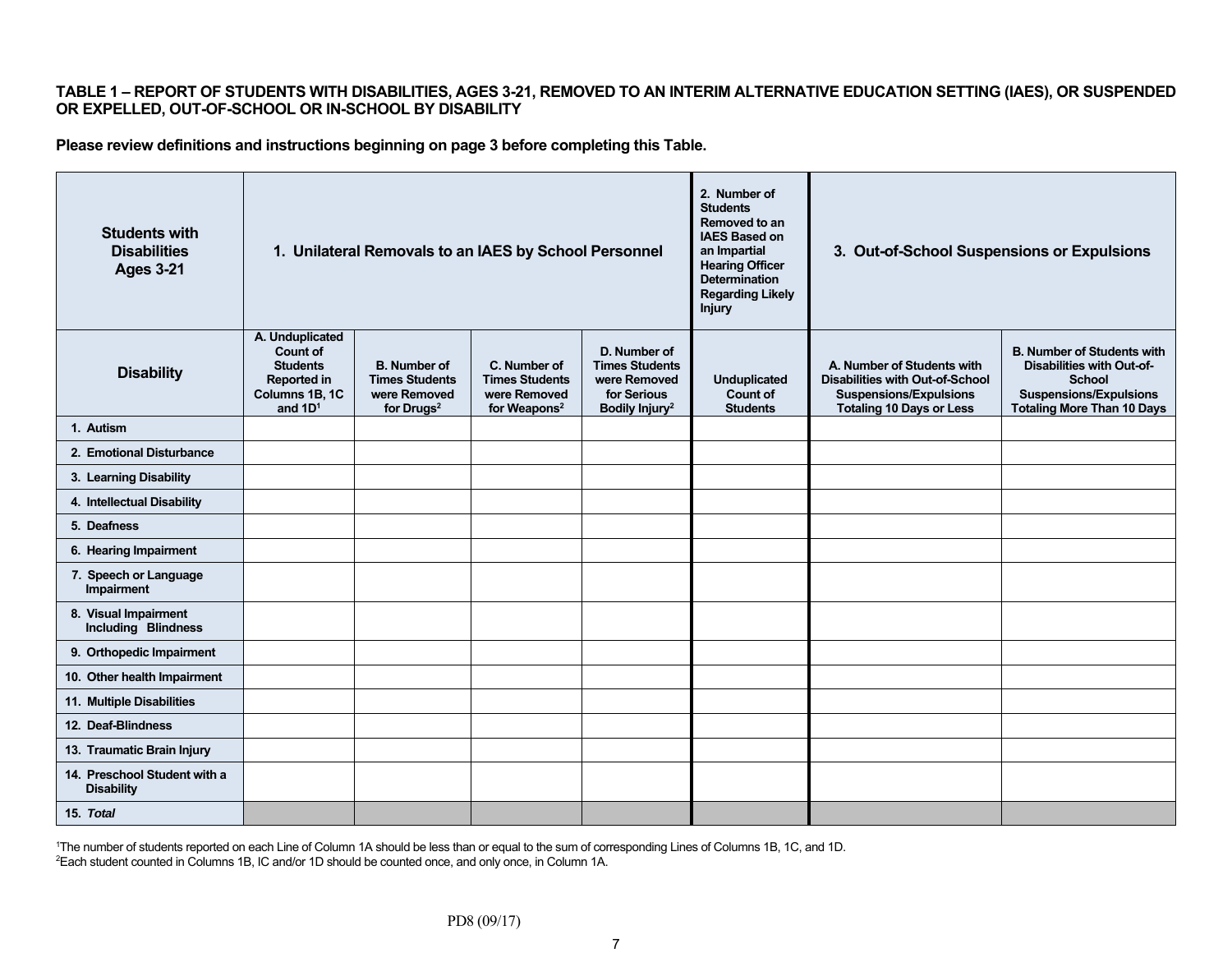| <b>Students with Disabilities</b><br><b>Ages 3-21</b> | 4. In-School Suspensions                                                                                               |                                                                                                                                        | 5. Disciplinary Removals                           |                                                                                                                 |                                                                                                                     |                                                                                                                                       |
|-------------------------------------------------------|------------------------------------------------------------------------------------------------------------------------|----------------------------------------------------------------------------------------------------------------------------------------|----------------------------------------------------|-----------------------------------------------------------------------------------------------------------------|---------------------------------------------------------------------------------------------------------------------|---------------------------------------------------------------------------------------------------------------------------------------|
| <b>Disability</b>                                     | A. Number of Students<br>with Disabilities with In-<br><b>School Suspensions</b><br><b>Totaling 10 Days or</b><br>Less | <b>B. Number of Students</b><br>with Disabilities with In-<br><b>School Suspensions</b><br><b>Totaling More Than 10</b><br><b>Days</b> | A. Total Number of<br><b>Disciplinary Removals</b> | <b>B. Number of Students</b><br>with Disabilities with<br><b>Disciplinary Removals</b><br><b>Totaling 1 Day</b> | <b>C. Number of Students</b><br>with Disabilities with<br><b>Disciplinary Removals</b><br><b>Totaling 2-10 Days</b> | <b>D. Number of Students</b><br>with Disabilities with<br><b>Disciplinary Removals</b><br><b>Totaling More Than 10</b><br><b>Days</b> |
| 1. Autism                                             |                                                                                                                        |                                                                                                                                        |                                                    |                                                                                                                 |                                                                                                                     |                                                                                                                                       |
| 2. Emotional Disturbance                              |                                                                                                                        |                                                                                                                                        |                                                    |                                                                                                                 |                                                                                                                     |                                                                                                                                       |
| 3. Learning Disability                                |                                                                                                                        |                                                                                                                                        |                                                    |                                                                                                                 |                                                                                                                     |                                                                                                                                       |
| 4. Intellectual Disability                            |                                                                                                                        |                                                                                                                                        |                                                    |                                                                                                                 |                                                                                                                     |                                                                                                                                       |
| 5. Deafness                                           |                                                                                                                        |                                                                                                                                        |                                                    |                                                                                                                 |                                                                                                                     |                                                                                                                                       |
| 6. Hearing Impairment                                 |                                                                                                                        |                                                                                                                                        |                                                    |                                                                                                                 |                                                                                                                     |                                                                                                                                       |
| 7. Speech or Language<br>Impairment                   |                                                                                                                        |                                                                                                                                        |                                                    |                                                                                                                 |                                                                                                                     |                                                                                                                                       |
| 8. Visual Impairment Including<br><b>Blindness</b>    |                                                                                                                        |                                                                                                                                        |                                                    |                                                                                                                 |                                                                                                                     |                                                                                                                                       |
| 9. Orthopedic Impairment                              |                                                                                                                        |                                                                                                                                        |                                                    |                                                                                                                 |                                                                                                                     |                                                                                                                                       |
| 10. Other health Impairment                           |                                                                                                                        |                                                                                                                                        |                                                    |                                                                                                                 |                                                                                                                     |                                                                                                                                       |
| 11. Multiple Disabilities                             |                                                                                                                        |                                                                                                                                        |                                                    |                                                                                                                 |                                                                                                                     |                                                                                                                                       |
| 12. Deaf-Blindness                                    |                                                                                                                        |                                                                                                                                        |                                                    |                                                                                                                 |                                                                                                                     |                                                                                                                                       |
| 13. Traumatic Brain Injury                            |                                                                                                                        |                                                                                                                                        |                                                    |                                                                                                                 |                                                                                                                     |                                                                                                                                       |
| 14. Preschool Student with a<br><b>Disability</b>     |                                                                                                                        |                                                                                                                                        |                                                    |                                                                                                                 |                                                                                                                     |                                                                                                                                       |
| 15. Total                                             |                                                                                                                        |                                                                                                                                        |                                                    |                                                                                                                 |                                                                                                                     |                                                                                                                                       |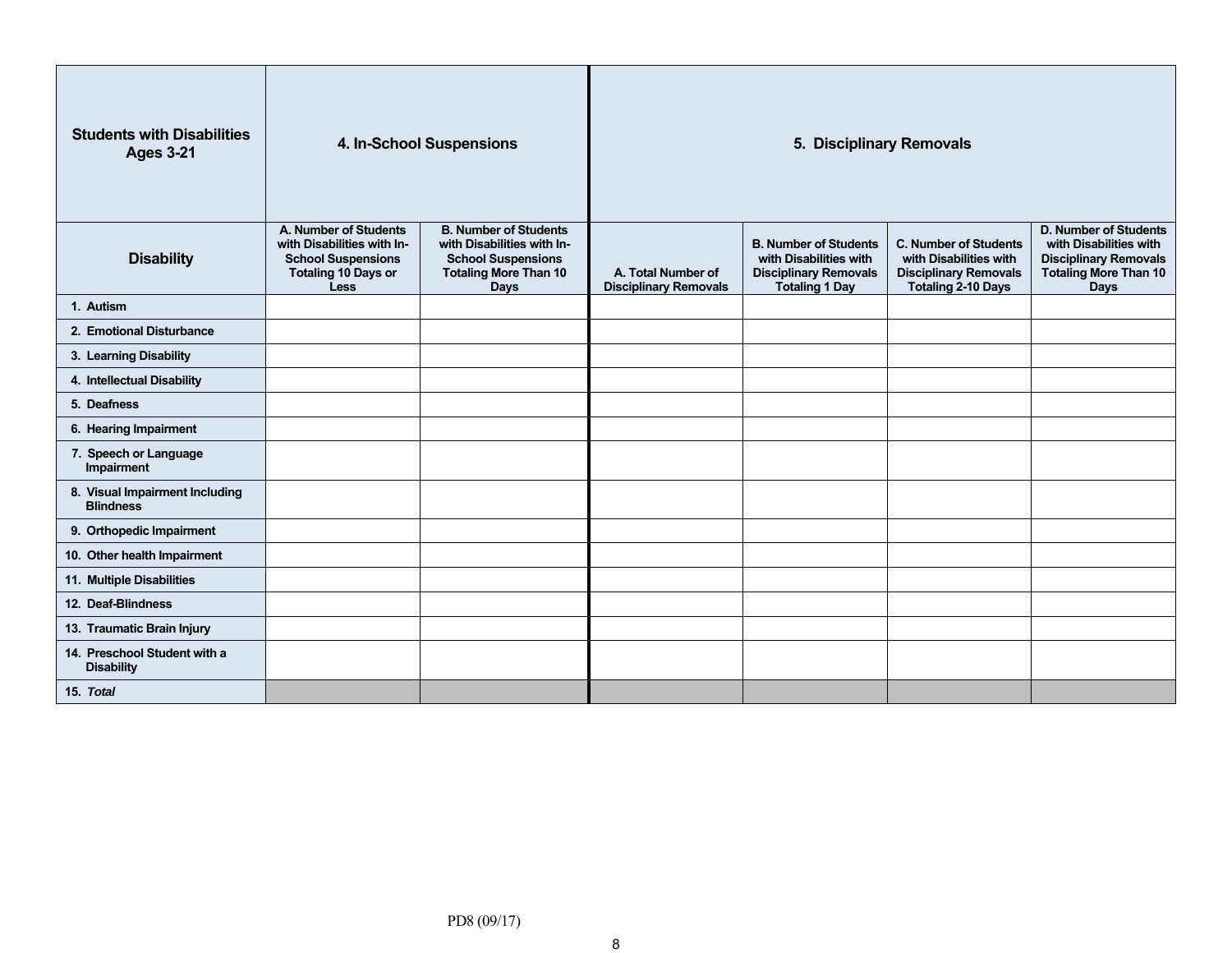**TABLE 2 – REPORT OF STUDENTS WITH DISABILITIES, AGES 3-21, REMOVED TO AN INTERIM ALTERNATIVE EDUCATION SETTING (IAES), OR SUSPENDED OR EXPELLED, OUT-OF-SCHOOL OR IN-SCHOOL, BY RACE/ETHNICITY, BY GENDER and BY ELL/MLL STATUS** 

**Please review definitions and instructions beginning on page 3 before completing this Table.** 

| <b>Students with Disabilities</b><br><b>Ages 3-21</b>                                         | 1. Unilateral Removals to an IAES by School Personnel                                                             |                                                                                                   |                                                                      |                                                                                                                   | 2. Number of<br><b>Students</b><br><b>Removed to IAES</b><br><b>Based on an</b><br><b>Impartial Hearing</b><br><b>Officer</b><br><b>Determination</b><br><b>Regarding Likely</b><br><b>Injury</b> | 3. Out-of-School Suspensions or Expulsions                                                                                                          |                                                                                                                                                              |  |
|-----------------------------------------------------------------------------------------------|-------------------------------------------------------------------------------------------------------------------|---------------------------------------------------------------------------------------------------|----------------------------------------------------------------------|-------------------------------------------------------------------------------------------------------------------|---------------------------------------------------------------------------------------------------------------------------------------------------------------------------------------------------|-----------------------------------------------------------------------------------------------------------------------------------------------------|--------------------------------------------------------------------------------------------------------------------------------------------------------------|--|
| Race/Ethnicity, Gender and<br><b>English Language Learner</b><br>(ELL/MLL) Status             | А.<br><b>Unduplicated</b><br><b>Count of</b><br><b>Students</b><br><b>Reported in</b><br>Columns 1B,<br>1C and 1D | <b>B.</b> Number of<br><b>Times</b><br><b>Students were</b><br><b>Removed for</b><br><b>Drugs</b> | C. Number of<br><b>Times Students</b><br>were Removed<br>for Weapons | <b>D. Number of Times</b><br><b>Students were</b><br><b>Removed for</b><br><b>Serious Bodily</b><br><b>Injury</b> | <b>Unduplicated</b><br><b>Count of Students</b>                                                                                                                                                   | A. Number of Students with<br><b>Disabilities with Out-of-</b><br><b>School</b><br><b>Suspensions/Expulsions</b><br><b>Totaling 10 Days or Less</b> | <b>B. Number of Students with</b><br><b>Disabilities with Out-of-</b><br><b>School</b><br><b>Suspensions/Expulsions</b><br><b>Totaling More Than 10 Days</b> |  |
| 1. Hispanic/ Latino                                                                           |                                                                                                                   |                                                                                                   |                                                                      |                                                                                                                   |                                                                                                                                                                                                   |                                                                                                                                                     |                                                                                                                                                              |  |
| 2. American Indian or Alaska<br>Native (not of Hispanic/ Latino<br>Ethnicity)                 |                                                                                                                   |                                                                                                   |                                                                      |                                                                                                                   |                                                                                                                                                                                                   |                                                                                                                                                     |                                                                                                                                                              |  |
| 3. Asian (not of Hispanic/ Latino<br><b>Ethnicity)</b>                                        |                                                                                                                   |                                                                                                   |                                                                      |                                                                                                                   |                                                                                                                                                                                                   |                                                                                                                                                     |                                                                                                                                                              |  |
| 4. Black or African American (not of<br><b>Hispanic/ Latino Ethnicity)</b>                    |                                                                                                                   |                                                                                                   |                                                                      |                                                                                                                   |                                                                                                                                                                                                   |                                                                                                                                                     |                                                                                                                                                              |  |
| 5. Native Hawaiian or Other Pacific<br>Islander (not of Hispanic/ Latino<br><b>Ethnicity)</b> |                                                                                                                   |                                                                                                   |                                                                      |                                                                                                                   |                                                                                                                                                                                                   |                                                                                                                                                     |                                                                                                                                                              |  |
| 6. White (not of Hispanic/ Latino<br><b>Ethnicity)</b>                                        |                                                                                                                   |                                                                                                   |                                                                      |                                                                                                                   |                                                                                                                                                                                                   |                                                                                                                                                     |                                                                                                                                                              |  |
| 7. Two or more races<br>(not of Hispanic Origin)                                              |                                                                                                                   |                                                                                                   |                                                                      |                                                                                                                   |                                                                                                                                                                                                   |                                                                                                                                                     |                                                                                                                                                              |  |
| 8. Total by Race/Ethnicity <sup>1</sup>                                                       |                                                                                                                   |                                                                                                   |                                                                      |                                                                                                                   |                                                                                                                                                                                                   |                                                                                                                                                     |                                                                                                                                                              |  |
| 9. Male                                                                                       |                                                                                                                   |                                                                                                   |                                                                      |                                                                                                                   |                                                                                                                                                                                                   |                                                                                                                                                     |                                                                                                                                                              |  |
| 10. Female                                                                                    |                                                                                                                   |                                                                                                   |                                                                      |                                                                                                                   |                                                                                                                                                                                                   |                                                                                                                                                     |                                                                                                                                                              |  |
| 11. Total by Gender <sup>2</sup>                                                              |                                                                                                                   |                                                                                                   |                                                                      |                                                                                                                   |                                                                                                                                                                                                   |                                                                                                                                                     |                                                                                                                                                              |  |
| 12. English Language Learner                                                                  |                                                                                                                   |                                                                                                   |                                                                      |                                                                                                                   |                                                                                                                                                                                                   |                                                                                                                                                     |                                                                                                                                                              |  |
| 13. Not English Language Learner                                                              |                                                                                                                   |                                                                                                   |                                                                      |                                                                                                                   |                                                                                                                                                                                                   |                                                                                                                                                     |                                                                                                                                                              |  |
| 14. Total by ELL/MLL Status <sup>3</sup>                                                      |                                                                                                                   |                                                                                                   |                                                                      |                                                                                                                   |                                                                                                                                                                                                   |                                                                                                                                                     |                                                                                                                                                              |  |

<sup>1</sup>The number of students reported in each Column on Line 8 (total by race/ethnicity) in Table 2 should be equal to the number reported in each corresponding Column on Line 15 in Table 1 (by disability).

<sup>2</sup> The number of students reported in each Column on Line 11 (total by gender) in Table 2 should be equal to the number reported in each corresponding Column on Line 15 in Table 1 (by disability).

3 The number of students reported in each Column on Line 14 (total by ELL/MLL status) in Table 2 should be equal to the number reported in each corresponding Column on Line 15 in Table 1 (by disability).

PD8 (09/17)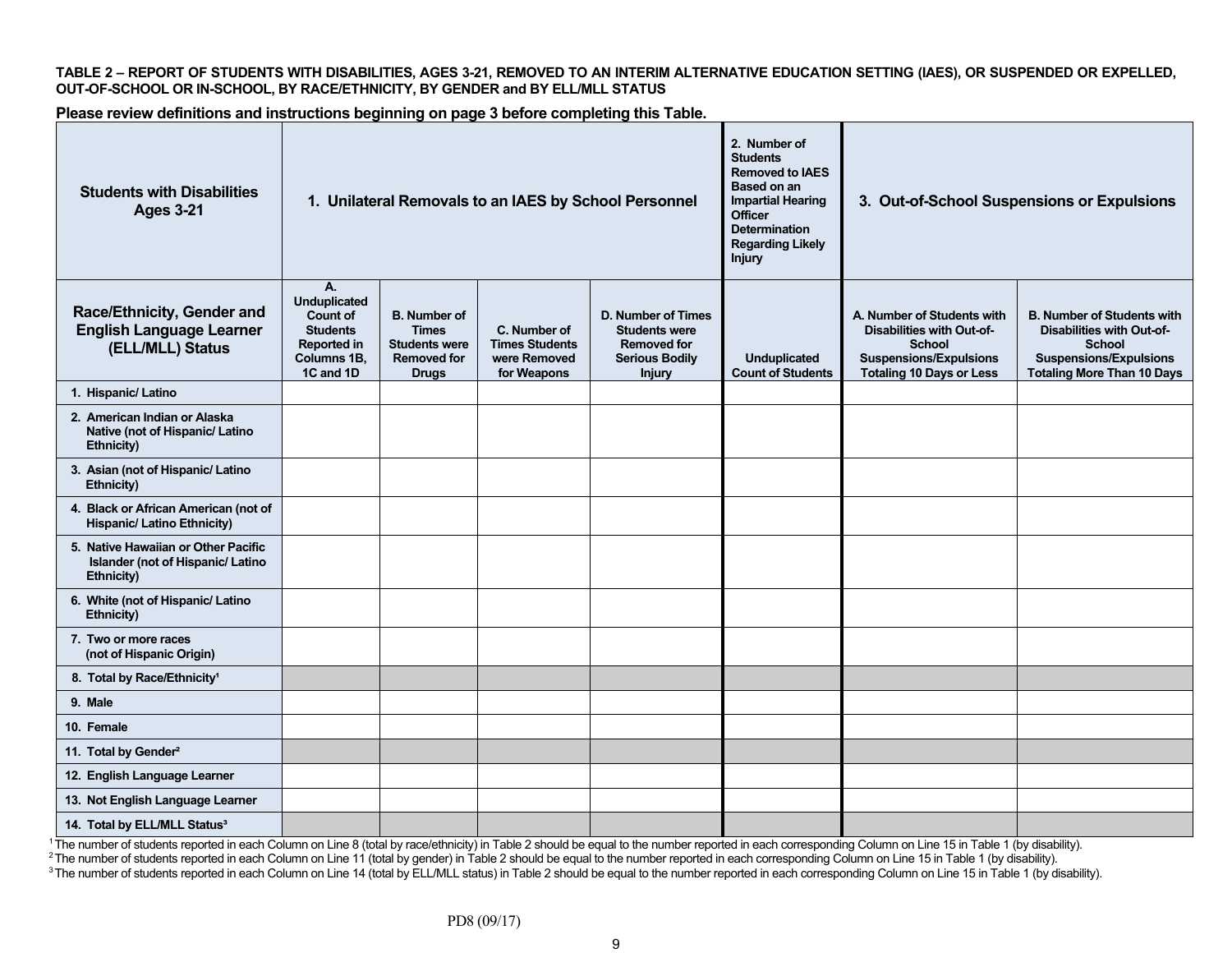| <b>Students with Disabilities</b><br><b>Ages 3-21</b>                                         |                                                                                                                               | 4. In-School Suspensions                                                                                                               | 5. Disciplinary Removals                           |                                                                                                                 |                                                                                                                     |                                                                                                                                |
|-----------------------------------------------------------------------------------------------|-------------------------------------------------------------------------------------------------------------------------------|----------------------------------------------------------------------------------------------------------------------------------------|----------------------------------------------------|-----------------------------------------------------------------------------------------------------------------|---------------------------------------------------------------------------------------------------------------------|--------------------------------------------------------------------------------------------------------------------------------|
| Race/Ethnicity, Gender and<br><b>English Language Learner</b><br>(ELL/MLL) Status             | A. Number of Students<br>with Disabilities with In-<br><b>School Suspensions</b><br><b>Totaling 10 Days or</b><br><b>Less</b> | <b>B. Number of Students</b><br>with Disabilities with In-<br><b>School Suspensions</b><br><b>Totaling More Than 10</b><br><b>Days</b> | A. Total Number of<br><b>Disciplinary Removals</b> | <b>B. Number of Students</b><br>with Disabilities with<br><b>Disciplinary Removals</b><br><b>Totaling 1 Day</b> | <b>C. Number of Students</b><br>with Disabilities with<br><b>Disciplinary Removals</b><br><b>Totaling 2-10 Days</b> | D. Number of Students<br>with Disabilities with<br><b>Disciplinary Removals</b><br><b>Totaling More Than 10</b><br><b>Days</b> |
| 1. Hispanic/Latino                                                                            |                                                                                                                               |                                                                                                                                        |                                                    |                                                                                                                 |                                                                                                                     |                                                                                                                                |
| 2. American Indian or Alaska<br>Native (not of Hispanic/ Latino<br>Ethnicity)                 |                                                                                                                               |                                                                                                                                        |                                                    |                                                                                                                 |                                                                                                                     |                                                                                                                                |
| 3. Asian (not of Hispanic/ Latino<br>Ethnicity)                                               |                                                                                                                               |                                                                                                                                        |                                                    |                                                                                                                 |                                                                                                                     |                                                                                                                                |
| 4. Black or African American<br>(not<br>of Hispanic/ Latino Ethnicity)                        |                                                                                                                               |                                                                                                                                        |                                                    |                                                                                                                 |                                                                                                                     |                                                                                                                                |
| 5. Native Hawaiian or Other<br>Pacific Islander (not of<br><b>Hispanic/ Latino Ethnicity)</b> |                                                                                                                               |                                                                                                                                        |                                                    |                                                                                                                 |                                                                                                                     |                                                                                                                                |
| 6. White (not of Hispanic/ Latino<br>Ethnicity)                                               |                                                                                                                               |                                                                                                                                        |                                                    |                                                                                                                 |                                                                                                                     |                                                                                                                                |
| 7. Two or more races<br>(not of Hispanic Origin)                                              |                                                                                                                               |                                                                                                                                        |                                                    |                                                                                                                 |                                                                                                                     |                                                                                                                                |
| 8. Total by Race/Ethnicity <sup>1</sup>                                                       |                                                                                                                               |                                                                                                                                        |                                                    |                                                                                                                 |                                                                                                                     |                                                                                                                                |
| 9. Male                                                                                       |                                                                                                                               |                                                                                                                                        |                                                    |                                                                                                                 |                                                                                                                     |                                                                                                                                |
| 10. Female                                                                                    |                                                                                                                               |                                                                                                                                        |                                                    |                                                                                                                 |                                                                                                                     |                                                                                                                                |
| 11. Total by Gender <sup>2</sup>                                                              |                                                                                                                               |                                                                                                                                        |                                                    |                                                                                                                 |                                                                                                                     |                                                                                                                                |
| 12. English Language Learner                                                                  |                                                                                                                               |                                                                                                                                        |                                                    |                                                                                                                 |                                                                                                                     |                                                                                                                                |
| 13. Not English Language Learner                                                              |                                                                                                                               |                                                                                                                                        |                                                    |                                                                                                                 |                                                                                                                     |                                                                                                                                |
| 14. Total by ELL/MLL Status <sup>3</sup>                                                      |                                                                                                                               |                                                                                                                                        |                                                    |                                                                                                                 |                                                                                                                     |                                                                                                                                |

<sup>1</sup> The number of students reported in each Column on Line 8 (total by race/ethnicity) in Table 2 should be equal to the number reported in each corresponding Column on Line 15 in Table 1 (by disability).

 $^2$ The number of students reported in each Column on Line 11 (total by gender) in Table 2 should be equal to the number reported in each corresponding Column on Line 15 in Table 1 (by disability).

 $^3$ The number of students reported in each Column on Line 14 (total by ELL/MLL status) in Table 2 should be equal to the number reported in each corresponding Column on Line 15 in Table 1 (by disability).